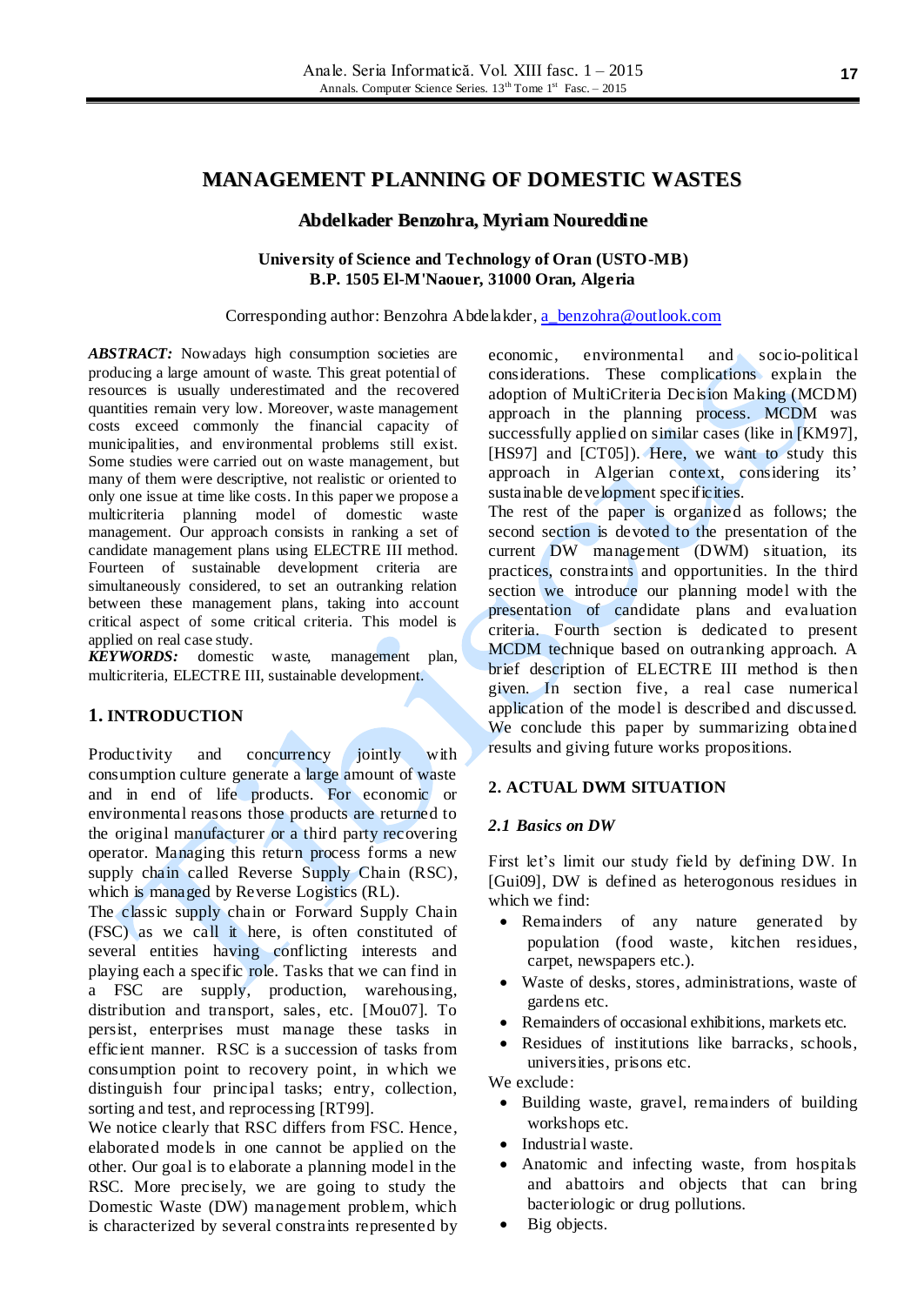# *2.2 DW composition*

DW composition in Algeria shows that the organic part is clearly dominating. However, materials like plastics and paper represent an important part. In general, taking into account DW amount, we can say that these components represent a real added value.

There are numerous recovery modes of DW that enable to get an added value. The commonly applied ones in many countries are [Gui09]: recycling, incineration (energy or heat recovery), and composting (produced compost is used as soil fertilizer). This proves that DW have sure added value. We can get economic revenue and take into account the environmental and social aspects. Based on these recovery modes, we'll choose our candidate plans.

# *2.3 DWM problems*

DWM is divided between municipality authority that ensure collection and transport (outsourcing is commonly preferred) from one side, and technical landfill center (TLC) that ensures waste landfilling and revalorization.

In Algeria, Random disposition still exist with anarchic landfill that has dangerous environmental and health effects.

Despite colossal efforts, actual DWM remain not efficient. Several problems are remarked in the actual management plan, especially:

- Not sorted DW at source, which cause its' quality deterioration. Materials like paper become humid and then the recovered part is reduced. This fact induces to landfill large amounts of waste, and reduce TLC life duration.
- This plan cause pollution of different kinds; i) emissions with greenhouse effects generating gases like NH4 and CO2, ii) Acidificative emissions with SO4, NO4 and iii) emissions of health effects (Cd, Pb, etc.). This is caused by the actual practices of anarchic disposition and bad collection plans.
- Humid waste produces lixiviat liquid that affect by oxidation, storage and transport facilities. Obviously management costs are raised.
- According to responsible of managing waste in a local municipality, the DWM budget is not mastered and exceeds financial capacities. In addition there is no revenue from recovery.

Those reasons, justify the necessity to choose an efficient management plan that take in account all sustainable development aspects i.e. economic, environmental and social.

## **3. DWM PLANNING MODEL**

### *3.1 RL planning*

To maximize recovery from DW, we could apply an efficient RL strategy. The RL planning concept is briefly introduced here.

Lambert and Riopel [LR03] consider that decisions structure in SC represents natural hierarchy of interconnection. Those decisions are ranked in three categories; strategic (long term), tactic (mean term) and operational (short term). This refers to hierarchic planning concept. Our model is considered in the strategic level, because it concerns the study of DWM plans efficiency for long term.

The MCDM had known a huge revolution in the second half of the twentieth century. This is due to mono-criteria approach limitations. Munier [Mun11] report several domains where MCDM approach was applied. He mentions for example models developed in transportation, water resources distribution, military operations, urban planning, DWM, etc.

In a huge domain as logistics which is constrained to several uncertainties, influencing on decisions of different levels, we had chosen to integrate MCDM approach in the RL planning.

## *3.2 Structure of proposed model*

The goal is to compare different DWM plans by highlighting their efficiency in financial, environmental and social performances. This model offers to decision makers (DM) a ranking of different plans taking into account several criteria. The structure of this model is illustrated in Figure 1.



**Fig. 1. Structure of the MCDM model** 

The two first steps of the proposed approach consist in identifying candidate management plans and evaluation criteria.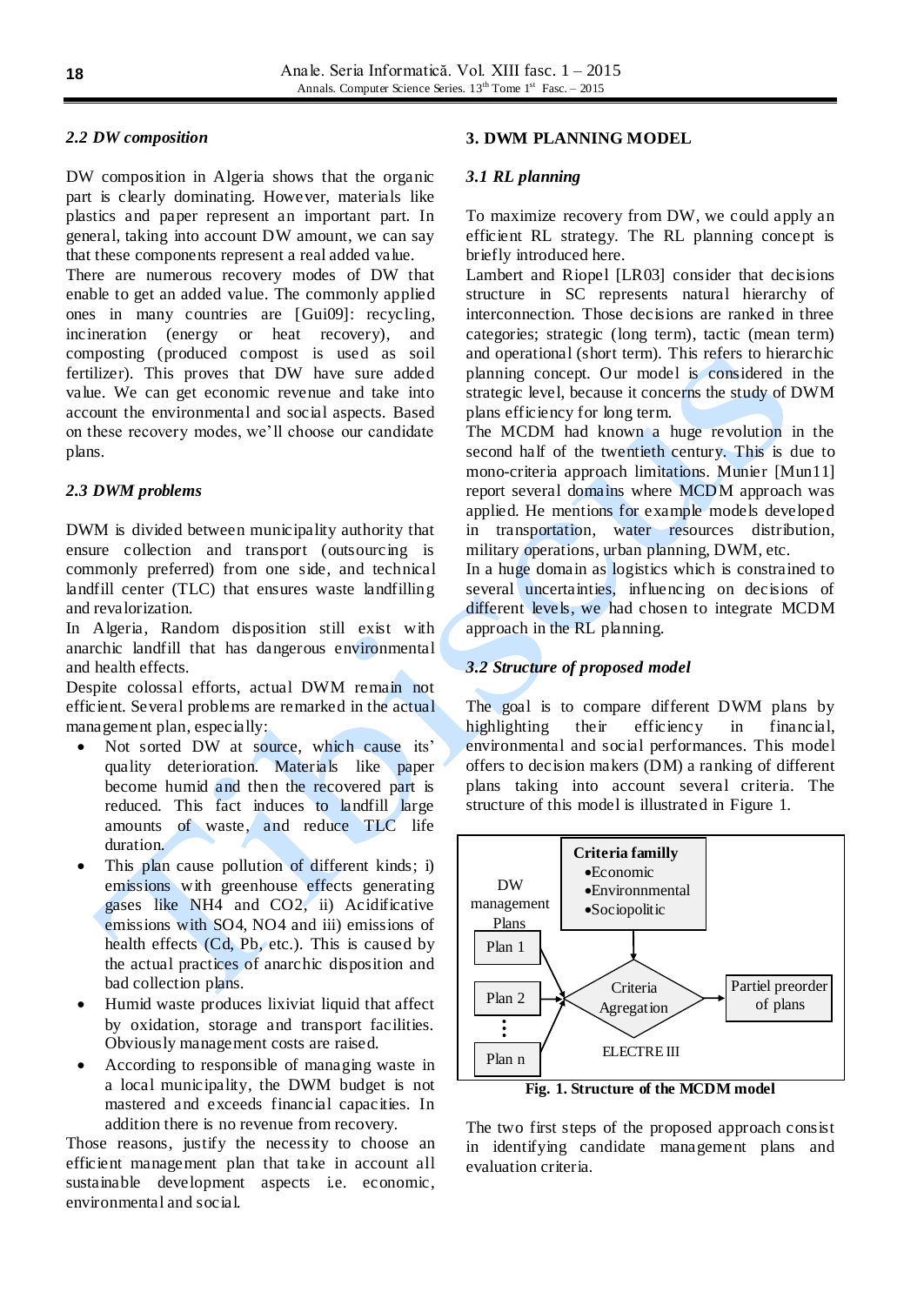### *3.3 Candidate plans*

After DWM experts' consultations, we preselected a list of potential plans added to the actual plan. These will represent alternatives for our model. In the next paragraphs we give descriptions serving for define those plans.

*–* **Actual plan of DWM in Algeria:** this plan consists in collecting DW in the non sorted state. Waste is then sorted at the landfill. This strategy has several drawbacks. The fact that waste components are mixed, causes quality deterioration of some materials like paper and cardboard. This also causes the oxidation of storage and transport facilities that are replaced frequently resulting in high management costs. Another problem of the low recovery ratio is the large amount of buried waste and hence the landfill lifetime is reduced. Actual plan practices are producing pollution of different types. These problems show the inefficiency of the actual plan. We considered this plan in our study for comparison purposes.

*–* **Sort at source:** In this strategy the sorting is done by population. This requires deploying collect facilities for each waste constituent (plastics, glass, paper, etc.)

– **Sort at source by dedicated operators:** The sorting process is ensured by dedicated operators at small sort centers that are based in municipality quarters.

– **Actual plan and buying materials from specialized collectors:** in addition to the actual plan, this strategy proposes to buy materials collected by specialized operators. This is done especially from big stores and supermarkets.

– **Incineration and heavy metals sorting:** this option allows recovering energy and heat, by incineration. And heavy materials that are sorted since they are non combustible (took from [KM97]).

## **3.4 Criteria extraction**

The resolution of this decisional problem is done by comparing the assessed values of different plans related to a set of criteria. These criteria may have different levels of importance. Expert's consultations and literature reviews ([CT05], [HS97] and [KM97]), allowed us to establish a list of criteria that are explained in what follows:

– **Facilities costs:** These include acquisition costs of different logistics facilities required for the DWM. These costs represent investments to be engaged for installing collection, wherehousing, processing and landfilling facilities. In addition to transport fleet acquisition cost.

– **Human resources costs:** represents fees of human resources management in different stages of the

DWM process. This includes also salaries and work equipments (cloths, cleanup products, etc.)

– **Costs of awareness creation:** The goal is to create awareness and culture for the respect of environment, and encourage population to cooperate in certain tasks of the DWM plan. This includes costs of seminars, theater pieces and caravans that are organized to create awareness. It consists also in financing associations of good behaving quarters, and that to create concurrency in term of property and environment respect.

– **Waste collection costs:** represent costs of collection tourneys in addition to the cost of transporting to the landfill. These include costs of energy, tires, batteries, lubricatives, etc., which are function of rotations and transport distances.

– **Recovered materials:** the recovered amount of materials compared to the whole percentage of this materials in the DW. This criterion concerns economic and environmental aspects at time. By using recovered materials instead of raw resources (metal, gas, oil, wood, etc.), these resources are preserved in nature. In addition, recovering bigger amount of material decrease disposed waste and hence landfill life duration is extended.

– **Recovered materials quality:** this quality determines the potential uses of the recovered materials and hence their prices.

– **Visual impact:** visual effects that affect the general property of the municipality. For examples plastic bags thrown in urban places, forests, beaches, fields, etc, disfigure the global view and affects the touristic reputation of the municipality.

– **Pollution:** emissions like NH4, CO2, SO4, NO4, Cd, Pb, etc. These are affecting air, soil and water resources with greenhouse and health effects.

– **Noises:** this criteria concerns upsetting caused by sonorous generations of machines and trucks engines. We prefer here a management plan with less noise.

– **Quality of service:** the comfort offered to the population in terms of walked distance to dispose their waste and in general the facility of waste management.

– **Jobs creation:** job opportunities offered by the solution at different stages of DWM process.

– **Specific problems:** the problem of stealing wires of electric, phone network and other vandalism acts that are inducted by the solution.

– **Social and health problems:** children exploitation and illegal material collection and their effects on informal collectors' health.

– **Plan applicability:** ease of integration of the DWM strategy in the urban plan. This also concerns the solution conformity with actual legislations.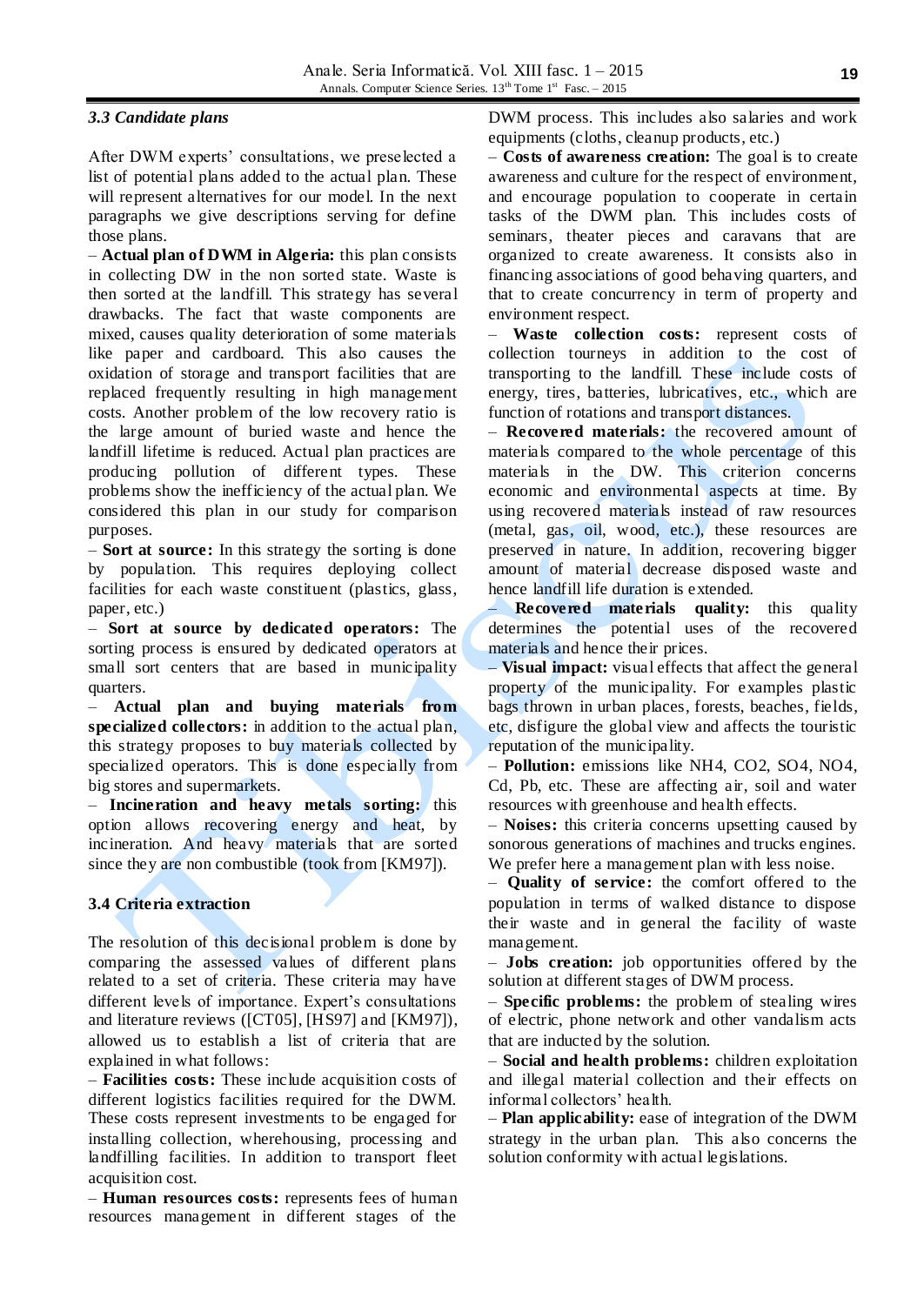## **4. MCDM APPROACH**

Our multicriteria analysis approach, concerns a set of alternatives evaluated based on several criteria.

# **4.1 Alternatives and their evaluations:**

Alternatives to be ranked are the five management plans identified earlier and summarized in table 1. These alternatives are evaluated based on the fourteen criteria cited above. Criteria have an optimization sense either of maximizing or minimizing type. Those criteria are summarized in table 2.

**Table 1. Candidate plans** 

| Code           | <b>Description</b>                                  |
|----------------|-----------------------------------------------------|
| $\mathbf{A1}$  | Actual plan of DWM in Algeria                       |
| A2             | Sort at source                                      |
| A <sub>3</sub> | Sort at source by dedicated operators               |
| A <sub>4</sub> | $A1 +$ buying materials from specialized collectors |
| A <sub>5</sub> | Incineration and heavy metals sorting               |

| Category      | Code       | <b>Criteria</b>             | <b>Type</b> |
|---------------|------------|-----------------------------|-------------|
|               | g1         | Facilities costs            | Min         |
|               | g2         | Human resources costs       | Min         |
| Economic      | g3         | Costs of awareness creation | Min         |
|               | <b>g4</b>  | Waste collection costs      | Min         |
|               | g5         | Recovered materials         | Max         |
|               | g6         | Recovered materials quality | Max         |
|               | g7         | Visual impact               | Min         |
| Environment   | <b>g8</b>  | Pollution                   | Min         |
|               | g9         | <b>Noises</b>               | Min         |
|               | g10        | Quality of service          | Max         |
|               | g11        | Jobs creation               | Max         |
| Socio-politic | g12        | Specific problems           | Min         |
|               | g13        | Social and health problems  | Min         |
|               | <u>o14</u> | Plan applicability          | Max         |

**Table 2. Criteria summary** 

# *4.2 Multicriteria analysis method*

We have chosen to use multicriteria outranking methods. Jacquet-Lagreze and Roy said that these methods deny transitivity and complete comparability between alternatives [JR80]. They argue by the fact that incomparability and outranking relations had given existence to several real enterprise applications. They said also that outranking concept permitted to surpass the classic optimization models, and new more realistic problematics had been elaborated: sorting, ranking and choice. More details about these aspects may be found in ([JR80], [FMR05], [Roy05] and [VZ94]).

As examples, Figueira et al. [FMR05] mentioned that the outranking method ELCTRE III was applied in numerous occasions. It had been used by [HS97] and [KM97] in the context of DWM. Karagiannidis and Moussiopoulos [KM97] say that this method is useful in such problematics. They argue by the fact that it permits to deal with data uncertainties. Chenayah and

Takeda [CT05] used PROMETHEE to rank recycling strategies in Malaysia. Salminen et al. [SHL98] compared multicriteria analysis methods in the environmental context and found that PROMETHE was dominated by ELECTRE III.

In our case, we've chosen to use ELECTRE III. This method as mentioned above denies compensation by the mean of veto threshold. This is useful in cases of criteria with critical character like those relative to health and environment. Those criteria shouldn't be compensated. In addition, this method takes in consideration data uncertainties by the preference and indifference thresholds.

# *4.3 ELECTRE III principles*

A detailed description of ELECTRE III method may be found in [VZ94] and  $[P+07]$ .

The starting point for most outranking methods is a decision matrix describing the performance of the alternatives to be evaluated with respect to identified criteria. The output of an analysis is an outranking relation on the set of alternatives. An alternative **a** is said to outrank another alternative **b** if, taking account of all available information regarding the problem and the DM's preferences, there is a strong enough argument to support a conclusion that **a** is at least as good as **b** and no strong argument against.

Considering two alternatives **a** and **b**, four situations may occur:

- **aSb** and not **bSa**, i.e., **aPb** (**a** is strictly preferred to **b**).
- **bSa** and not **aSb**, i.e., **bPa** (**b** is strictly preferred to **a**).
- **aSb** and **bSa**, i.e., **aIb** (**a** is indifferent to **b**).
- Not **aSb** and not **bSa**, i.e., **aRb** (**a** is incomparable to **b**).

– **The concordance principle:** If **a** is demonstrably as good as or better than **b** according to a sufficiently large weight of criteria, then this is considered to be evidence in favor of **a** outranking **b**.

– **Discordance principle:** If **b** is very strongly preferred to **a** on one or more criteria, then this is considered to be evidence against **a** outranking **b**.

We are considering the following notations:

- **F:** the set of criteria.
- **j**: index labelling a criterion.
- **gj(a)**: individual partial preference function of the alternative **a** with regard to the criterion **j**.
- **wj**: weight of the criterion **j**.
- Preference threshold **[pj]**: is a difference above which the DM strongly prefers a management alternative over all for the criterion **j**. Alternative **b** is strictly preferred to alternative **a** in terms of criterion **j** if  $g_j(b) > g_i(a) + p(g_j(a))$ .
- Indifference threshold **[qj]**: is a difference beneath which the DM is indifferent between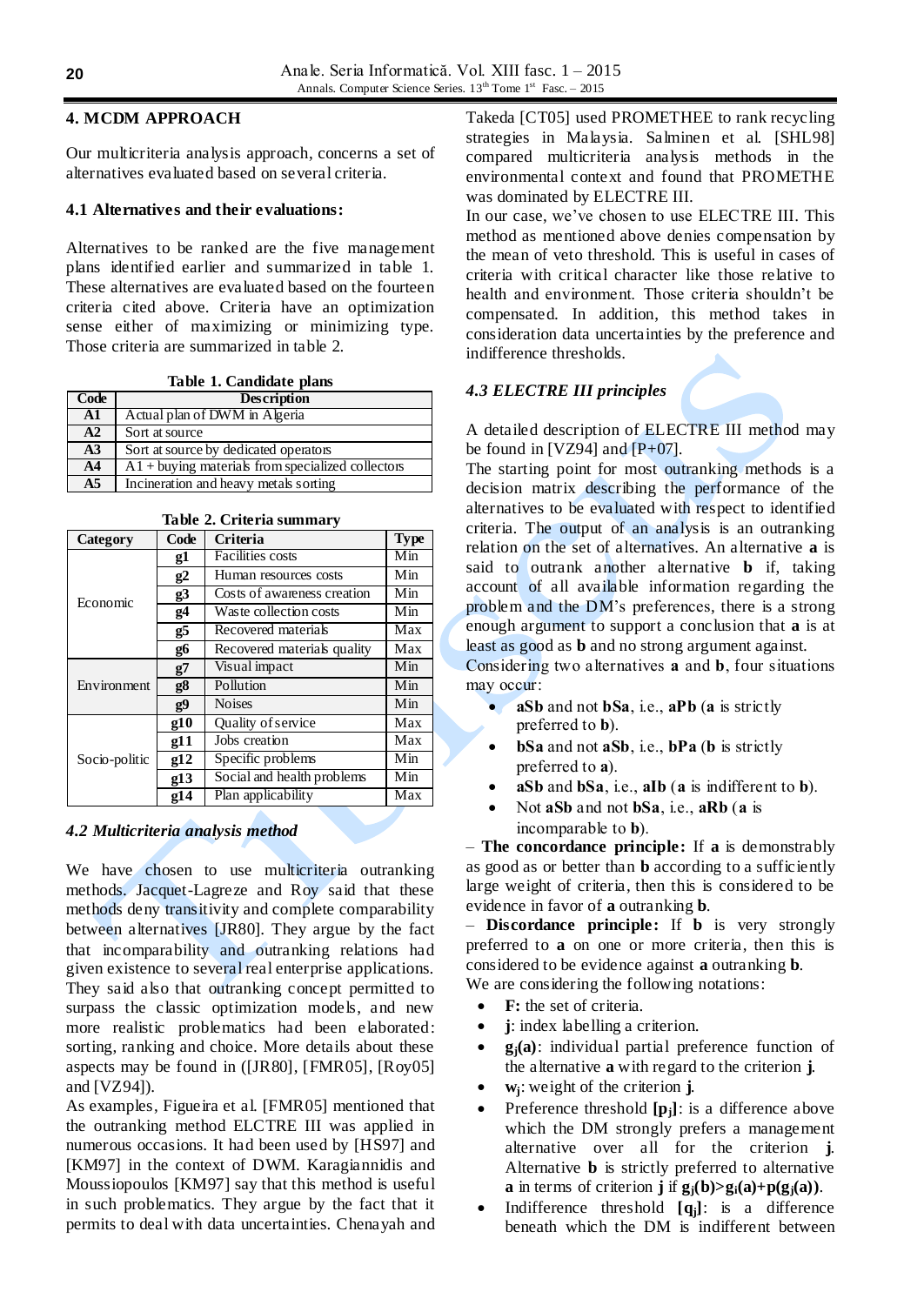two management alternatives for the criterion **j**. Alternative **b** is weakly preferred to alternative **a** in terms of criterion **j** if  $g_i(b) > g_i(a) + q(g_i(a))$ .

- Veto threshold **[vj]**: blocks the global outranking relationship between alternatives regarding a single criterion **j**. Alternative **a** cannot globally outrank alternative **b** if the performance of **b** exceeds that of **a** by an amount greater than the veto threshold on a criterion **j**, i.e. if  $g_i(b) \geq g_i(a) + v_i(g_i(a))$ .
- Concordance index **[C(a,b)]**: measures the strength of support, given the available evidence, that **a** is at least as good as **b** considering all criteria.
- **Cj(a,b)**: concordance index over alternative **a** and **b** with regard to the criterion **j**.
- Discordance index **[D(a,b)]**: measures the strength of the evidence against this hypothesis.
- **Dj(a,b)**: discordance index over alternative **a** and **b** with regard to the criterion **j**.
- Credibility index **[d(a,b)]**: measures the strength of the claim that "alternative **a** is at least as good as alternative **b**".

The method proceeds by the following algorithm:

– **Outranking relation construction:** This is done by the following steps.

- The start point is the decision matrix. The parameters  $\mathbf{p}_i$ ,  $\mathbf{q}_i$  and  $\mathbf{v}_i$  have to be defined by the user.
- Calculate concordance index for each criterion (formula in case of maximization criteria):

 $c_i(a,b)=(p_i[g_i(a)]-min[g_i(b)-g_i(a);p_i[g_i(a)]])/$  $(p_j[g_j(a)]$ -min $[g_j(b)$ -g<sub>j</sub> $(a);q_j[g_j(a)]$ ]) (1)

- Calculate overall concordance index  $c(a,b)=(\sum w_i^*c_i(a,b))/(\sum w_i)$  (2)
- Calculate discordance index for each criterion (formula in case of maximization criteria)

 $D_i(a,b) = min(1; max(0; (g_i(b)-g_i(a)-p_i[g_i(a)]))$ 

$$
(\mathbf{v}_j[g_j(a)]\text{-}\mathbf{p}_j[g_j(a)])))
$$
\n(3)

• Calculate credibility index

\* If  $F(a,b) = \{ j \in F / D_j(a,b) > C(a,b) \} = \emptyset$ , then :  $d(a,b)=C(a,b)$ 

\* If 
$$
\overline{F}(a,b) \neq \emptyset
$$
, then :  
\n $d(a,b)=C(a,b)^* \prod ((1-Dj(a,b))/(1-C(a,b)))$  (4)  
\nwhere  $j \in \overline{F}(a,b)$ 

- *–* **Distillation:** This is done in two steps.
	- Descending distillation

(i) Determine the maximum value of the credibility index:

$$
\lambda_{\max} = \max d(a,b)
$$

(ii) Calculate  $\lambda = \lambda_{\text{max}} - (0.3 - 0.15 \lambda_{\text{max}})$ . Where -**0.15** and **0.3** are the preset up values of distillation coefficients, **α** and **β**.

- (iii) For each alternative **a** determine its **λ-strength**, i.e. the number of alternatives **b** with  $d(a,b) > \lambda$
- (iv) For each alternative **a** determine its **λ-weakness**,
- i.e. the number of alternatives **b** with

$$
(1-(0.3-0.15\lambda)) * d(a,b) > d(b,a)
$$

 $\Delta\omega$ 

(v) For each alternative determine its **qualification**, i.e. the difference between **λ-strength** and **λweakness**.

(vi) The set of alternatives with largest **qualification** is called the first distillate (**DIS1**).

(vii) If **DIS1** has more than one alternative, repeat the process on the set **DIS1** until all alternatives have been classified. If there is a single alternative, than this is the most preferred one. Then continue with the original set of alternatives minus the set **DIS1**, repeating until all alternatives have been classified.

Ascending distillation

This is obtained in the same way as the descending distillation but at the step (vi), the set of alternatives having the lowest **qualification** forms the first distillate.

*–* **Final ranking (T):** There are several ways how to combine both orders (obtained from descendant and ascendant distillations). The most frequent is the intersection of two outranking relations: **aTb** (**a** outranks **b** according to **T**) if and only if **a** outranks or is in the same class as **b** according to the orders corresponding to both relationships.

# **5. APPLICATION OF THE MODEL**

Our study was based on a real case of an Algerian city, which permit to us gathering data used in this numerical application.

# *5.1 Evaluation of criteria*

TLC engineer represents here the DM role. The DM estimated the criteria values for each candidate plan. Table 3 shows the given values. The selected scale for criterion **g1** is **20**. For the other criteria the scale is **10**.

To assign weights to criteria, the DM begin by giving the highest value to the most important criteria then give weight values to other criteria relative to this highest value.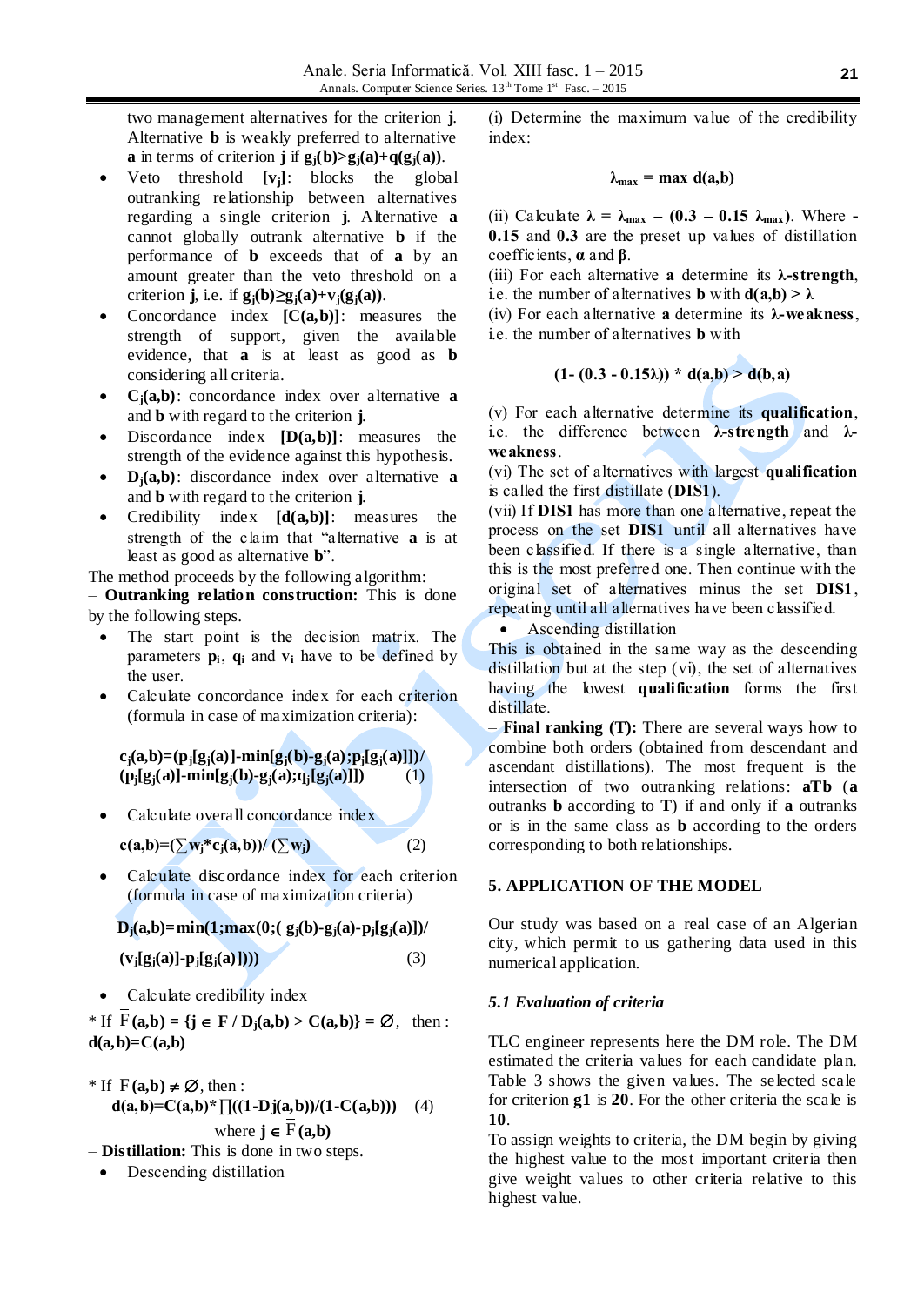Anale. Seria Informatică. Vol. XIII fasc. 1 – 2015 Annals. Computer Science Series.  $13<sup>th</sup>$  Tome  $1<sup>st</sup>$  Fasc. – 2015

|                   |       | raore oi i criomanice<br>uww<br><br>characteristics of criteria |    |                |                |                |                |    |    |    |                |                |     |                |     |
|-------------------|-------|-----------------------------------------------------------------|----|----------------|----------------|----------------|----------------|----|----|----|----------------|----------------|-----|----------------|-----|
|                   |       | g <sup>1</sup>                                                  | g2 | g3             | g4             | g5             | g6             | g7 | g8 | g9 | g10            | g11            | g12 | g13            | g14 |
| $\mathbf{A1}$     |       |                                                                 |    | 3              | 5              | T              | 3              | 5  | 9  | 9  | 5              | 6              | 2   | 8              | 5   |
| A2                |       | 17                                                              | 3  | 10             | 8              | 9              | 10             |    | 3  | 5  | 9              | 9              |     |                | 8   |
| A3                |       | 6                                                               | 5  | 7              | 6              | 7              | 6              | 3  | 5  | 3  | 8              | 8              |     |                | 6   |
| A <sub>4</sub>    |       | 15                                                              | 6  | 5              | 5              | 5              | 4              | 4  | 7  | 7  | 6              | 7              | 3   | $\mathbf{7}$   | 9   |
| A <sub>5</sub>    |       | 10                                                              | 6  | 8              | ⇁              | 7              | 5              | 3  | ◠  | 9  | 7              | 6              |     |                | 5   |
| $Min(-)/Max(+)$   |       | -                                                               | -  | _              |                | $^{+}$         | $^{+}$         | _  | -  |    | $^{+}$         | $^{+}$         |     |                | $+$ |
| Wi                |       | 6                                                               | 6  | 4              | $\overline{4}$ | 6              | 7              | 5  | 10 | 5  | 8              | 5              | 2   | 4              | 6   |
|                   | $q_i$ |                                                                 |    |                |                |                |                |    |    |    | 1              |                |     |                |     |
| <b>Thresholds</b> | $p_i$ | 2                                                               | 2  | $\overline{2}$ | $\overline{2}$ | $\overline{2}$ | $\mathfrak{2}$ | 2  | 2  | 2  | $\mathfrak{2}$ | $\overline{2}$ | 2   | $\overline{2}$ | 2   |
|                   | $V_i$ | 10                                                              |    |                |                |                |                |    | 3  |    |                |                |     | 3              | 3   |

**Table 3. Performance table and characteristics of criteria**

The selected value of indifference threshold is **1** for all criteria. This choice appears to be reasonable to take into account small judgment errors. On the other hand, the chosen preference threshold was **2**.

Due to their critical character, a veto threshold was assigned to criteria **g1**, **g8**, **g13** and **g14** as shown in table 3. The rest of criteria with less importance was not given the veto right.

### *5.2 Results*

To apply the ELECTRE III method, we've used the software ELECTRE 34 [\*\*\*14].

The figure 2 shows global concordance matrix obtained from processed data. Based on concordance indices we notice clearly that **A2** plan is dominating most of the other alternatives.

For example, taking into account all criteria we have concordance indices **C(A1,A2)=0,21** and **C(A2,A1)=0,82**. This means that **A2** is better than **A1**. The fact that **A1** is preferred to **A2** on **g1** must be taken into account. This paradox is attenuated by the credibility indices.

Credibility matrix is illustrated at Figure 3. It represents fuzzy outranking relation. Credibility indices  $d(A1, A2)=0$  and  $d(A2, A1)=0$  show indecision situation. We notice that **A2** is not outranking **A1** and **A3** and this due to the veto effect of **g1** criterion, despite high performances of **A2** plan on most part of other criteria. The difference **g1(A2)**  $g1(A1)=10 \ge v(g1)$ , activated the veto effect resulting to a zero credibility **d(A2,A1)=0**. The veto threshold is serving to reduce compensation of critical criteria.

|    | <b>E.</b> Matrice de concordance |      |      |      |      |
|----|----------------------------------|------|------|------|------|
|    | A1                               | A2.  | A3   | A4   | А5   |
| A1 |                                  | 0.21 | 0.36 | 0.65 | 0.49 |
| А2 | 0.82                             |      | 0.82 | 0.76 | 0.87 |
| A3 | 0.95                             | 0.42 |      | 0.81 | 0.87 |
| A4 | 0.87                             | 0.32 | 0.45 |      | 0.64 |
| А5 | 0.82                             | 0.38 | 0.79 | 0.76 |      |

**Fig. 2. Concordance matrix**

| Matrice des degrés de crédibilité                              |      |      |      |      |      |  |  |  |  |
|----------------------------------------------------------------|------|------|------|------|------|--|--|--|--|
|                                                                | Αl   | A2.  | A3   | A4   | А5   |  |  |  |  |
| Д1                                                             |      | 0    | 0    | 0    |      |  |  |  |  |
| $\begin{array}{c} \n \text{A2} \\ \n \text{A3} \n \end{array}$ | Λ    |      | 0    | 0.76 | 0.87 |  |  |  |  |
|                                                                | 0.95 | 0.42 |      | 0    |      |  |  |  |  |
| $\overline{A4}$                                                | 0.87 | 0    | N    |      | Л    |  |  |  |  |
| $\overline{AB}$                                                | 0.82 | 0    | 0.79 | n    |      |  |  |  |  |
|                                                                |      |      |      |      |      |  |  |  |  |

┻

**Fig. 3. Credibility matrix**

The ascendant and descendant distillation gave results represented at the final outranking graph shown on the Figure 4. From the outranking graph, we notice that the Alternative **A2** outrank **A5**, which is outranking **A3** and **A4** whom are outranking **A1**.



**Fig. 4. Final outranking graph**

#### *5.3 Discussion*

This results shows that the **A2** plan representing the sort at source is dominating all other plans. Almost it optimizes the plurality of criteria. In addition to its high costs, its' major challenge actually is the necessity of the awareness creation for all stakeholders. This may be done by specific campaigns and incitation measures. Another thing to do is the deployment of the infrastructure and detailed plans for this strategy.

**A3**, **A4** and **A5** plans are also interesting in some cases. **A5** plan that represents the incineration can be very interesting. It permits to reduce the amount of waste that must be land filled. The challenge is the waste composition in Algeria which is not adopted